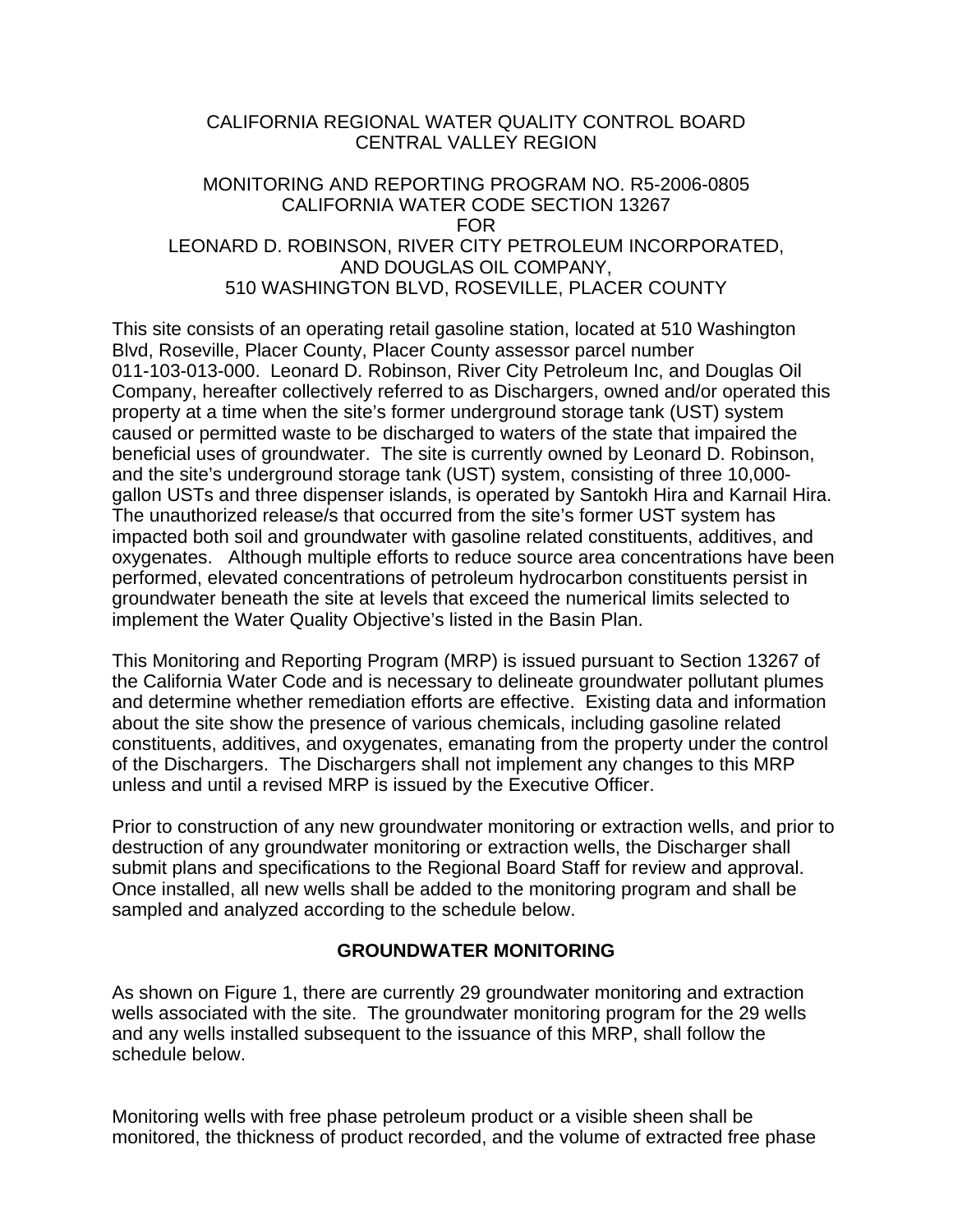### MONITORING AND REPORTING PROGRAM NO. R5-2006-0805  $\sim$  2 -LEONARD D. ROBINSON, RIVER CITY PETROLEUM INC, AND DOUGLAS OIL 510 WASHINGTON BLVD, ROSEVILLE PLACER COUNTY

product and groundwater documented in the corresponding quarterly monitoring report. Sample collection and analysis shall follow standard EPA protocol.

| <b>SAMPLING FREQUENCY1</b> |                                                                                   |                                                          |                                                                                  |  |
|----------------------------|-----------------------------------------------------------------------------------|----------------------------------------------------------|----------------------------------------------------------------------------------|--|
| <b>Frequency</b>           | Quarterly                                                                         | Semi-annually <sup>2</sup>                               | Annually $3$                                                                     |  |
| <b>Wells</b>               | MW-2, MW-4, MW-5, MW-8,<br>MW-10, MW-18S, MW-19S,<br>MW-19D, MW-22, EW-2,<br>EW-5 | MW-3, MW-6, MW-7,<br>MW-16D, MW-18D, EW-1,<br>EW-3, EW-6 | MW-9, MW-11, MW-12,<br>MW-13, MW-16S, MW-17S,<br>MW-17D, MW-14, MW-15,<br>$EW-4$ |  |

<sup>1</sup> All wells shall be monitored quarterly for water levels and the presence and thickness of free product.

2 Wells shall be sampled semi-annually during the first and third quarters.

 $3$  Wells shall be sampled annually during first quarter.

| <b>Constituent Analysis</b>         |                              |                                                              |  |  |
|-------------------------------------|------------------------------|--------------------------------------------------------------|--|--|
| <b>Constituents</b>                 | <b>EPA Analytical Method</b> | <b>Maximum Practical Quantitation</b><br>Limit $(\mu g/l)^4$ |  |  |
| Depth to Groundwater                |                              |                                                              |  |  |
| <b>Total Petroleum Hydrocarbons</b> | 8015M                        | 50                                                           |  |  |
| Benzene                             | 8020 or 8260B                | 0.5                                                          |  |  |
| Toluene                             | 8020 or 8260B                | 0.5                                                          |  |  |
| Ethylbenzene                        | 8020 or 8260B                | 0.5                                                          |  |  |
| Xylene                              | 8020 or 8260B                | 0.5                                                          |  |  |
| <b>MTBE</b>                         | 8260B                        | 0.5                                                          |  |  |
| <b>TBA</b>                          | 8260B                        | 5                                                            |  |  |
| 1-2, $DCA5$                         | 8260B                        | 0.5                                                          |  |  |
| EDB <sup>5</sup>                    | 8260B                        | 0.5                                                          |  |  |
| TAME <sup>5</sup>                   | 8260B                        | 0.5                                                          |  |  |
| DIPE <sup>5</sup>                   | 8260B                        | 0.5                                                          |  |  |
| ETBE <sup>5</sup>                   | 8260B                        | 0.5                                                          |  |  |
| Ethanol <sup>5</sup>                | 8260B                        | 50                                                           |  |  |
| Methanol <sup>5</sup>               | 8260B                        | 100                                                          |  |  |

<sup>4</sup> For nondetectable results. All concentrations between the Method Detection Limit and the Practical Quantitation Limit shall be reported as trace.

<sup>5</sup> If any of these constituents are detected above 5 μg/L, the constituent detected shall be analyzed in each subsequent sampling event at the frequency outlined in the Sampling Frequency table.

# **REPORTING**

When reporting the data, the Discharger shall arrange the information in tabular form so that the date, the constituents, and the concentrations are readily discernible. The data shall be summarized in such a manner as to illustrate clearly the compliance with this Order. In addition, the Discharger shall notify the Regional Board within 48 hours of any unscheduled shutdown of any soil vapor and/or groundwater extraction system.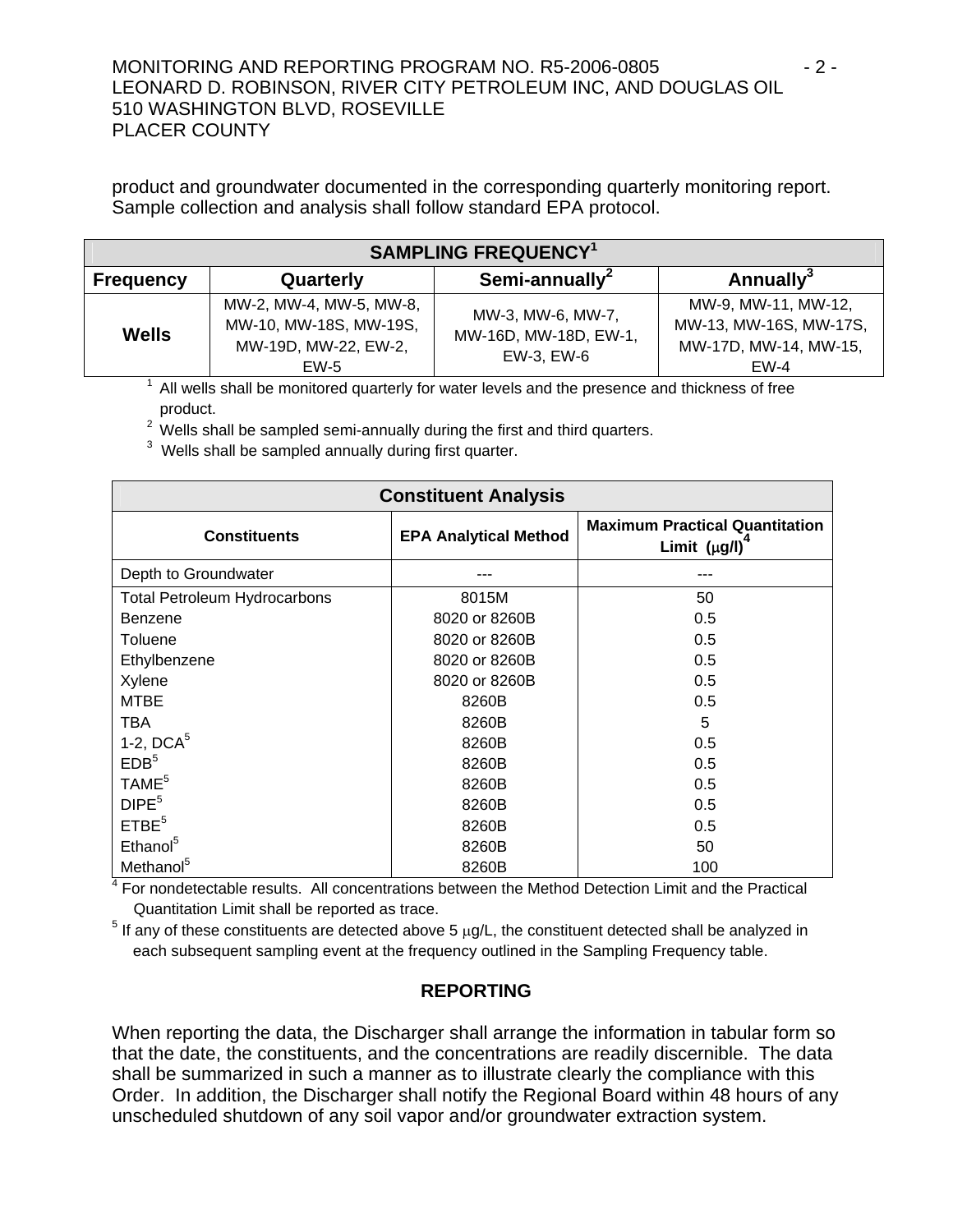MONITORING AND REPORTING PROGRAM NO. R5-2006-0805  $\cdot$  3 -LEONARD D. ROBINSON, RIVER CITY PETROLEUM INC, AND DOUGLAS OIL 510 WASHINGTON BLVD, ROSEVILLE PLACER COUNTY

As required by the California Business and Professions Code Sections 6735, 7835, and 7835.1, all reports shall be prepared by a registered professional or their subordinate and signed by the registered professional.

The Discharger shall submit Quarterly reports to the Regional Board by the by the  $15<sup>th</sup>$  day of the month following the end of the calendar quarter in which samples are collected; by **15 April, 15 July, 15 October, and 15 January** of each year until such time as the Executive Officer determines that the reports are no longer necessary. For each Quarterly report submitted, the Discharger must also upload into GeoTracker all corresponding analytical and site data required by Title 23, Division 3, Chapter 30 of the California Code of Regulations. This electronic data is to be submitted **in addition** to the customary hard copy report and shall be successfully uploaded to Geotracker **before** the hard copy report is submitted.

Each quarterly report shall include the following minimum information:

- (a) a description and discussion of the groundwater sampling event and results, including trends in the concentrations of pollutants and groundwater elevations in the wells, how and when samples were collected, and whether the pollutant plume(s) is delineated;
- (b) field logs that contain, at a minimum, water quality parameters measured before, during, and after purging, method of purging, depth of water, volume of water purged, etc.;
- (c) groundwater contour maps for all groundwater zones, as applicable;
- (d) isocontour pollutant concentration maps for all groundwater zones, as applicable;
- (e) a table showing well construction details such as well number, groundwater zone being monitored, coordinates (longitude and latitude), ground surface elevation, reference elevation, elevation of screen, elevation of bentonite, elevation of filter pack, and elevation of well bottom;
- (f) a table showing historical lateral and vertical (if applicable) flow directions and gradients;
- (g) cumulative data tables containing the water quality analytical results and depth to groundwater;
- (h) a copy of the laboratory analytical data report;
- (i) if applicable, the status of any ongoing remediation, including cumulative information on the mass of pollutant removed from the subsurface, system operating time, the effectiveness of the remediation system, and any field notes pertaining to the operation and maintenance of the system; and